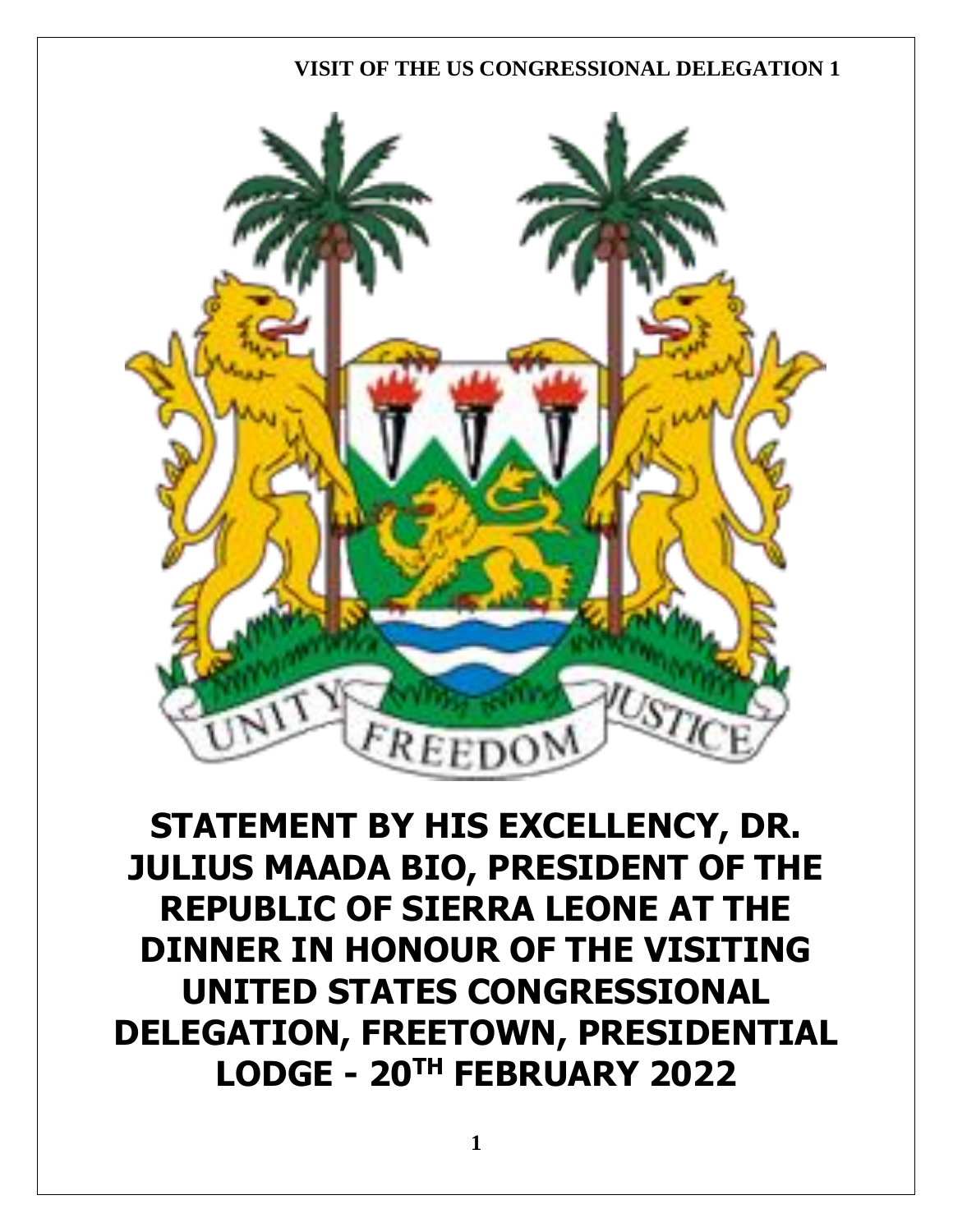Honourable Vice President, Madam First Lady, The Honourable Paramount Chief Gregory Meeks, Honourable Ami Bera, Honourable Ilhan Omar, Honourable Joyce Beatty, Honourable G.K. Butterfield, Honourable Brenda L. Lawrence, Honourable Troy A. Carter, Our distinguished spouses and visiting family members, Hardworking staffers, Ministers of Government, Honourable Members of Parliament, Members of the Diplomatic and Consular Corps, Distinguished Ladies and Gentlemen,

Good evening.

1. I am truly elated, on behalf of the people of this great Republic, to welcome each and every one of you to our humble home, Sierra Leone.

2. I know you have visited a site of great pain and sorrow – Bunce Island – where you vicariously relived the pain of parting, the sorrow of being forcefully taken away, forlorn, to a distant land.

3. But what they never took away from you and from us is our common humanity, our common ancestry, our common genealogy. So, we welcome each and every one of you today to this land of rolling hills and forests, alluring sandy beaches, and beautiful people. This is Sierra Leone.

4. Our rice-growing, rice-eating Gullah cousins from the South Carolina low country would say "*Cumya can't tell binya*." Those who arrive (*cumyas*) can't tell those who have been here. This may well be true on both sides of the Atlantic. But we still eat and grow rice like them. We still weave *shukublys*, wear *sehbeh*, sing ring shouts, tell trickster stories, and eat okra and chitlins like them.

5. We are they and they are us. DNA and science have unveiled this rich tapestry of history, of memory, and of lineage. In the last two years, we have welcomed home brothers and sisters from the African Diaspora. This is home for us; this is home for you; and this will always be home away from home. Welcome to Sierra Leone.

6. Welcome to the fourth most peaceful country in Africa. Welcome to one of the most tolerant nations in the world. Welcome to our democracy where we have abolished the death penalty, permanently removed all criminal libel laws; clamped down on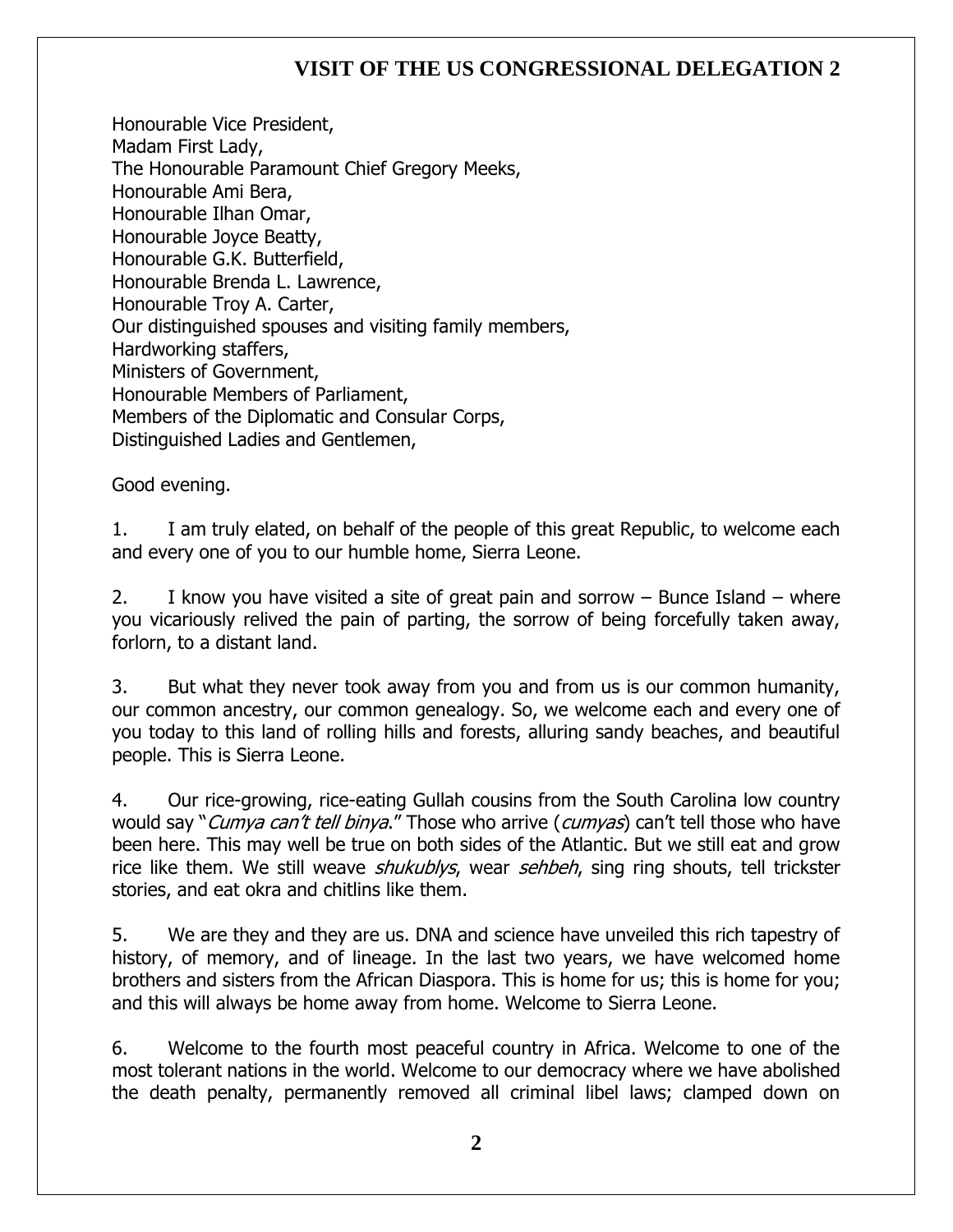corruption; made tremendous progress in ruling justly; robustly fighting all forms of sexual and gender violence; taken progressive steps to assure gender empowerment and women's equality; expanded access to justice and promoted and protected people's rights; invested in human capital development as a national priority – free and quality education, quality and accessible healthcare, and food security.

7. Welcome to the country where we believe confronting challenges from climate change, trafficking in persons, investing in science and innovation, to making institutions more effective, among others, defines a renewed spirit of purpose and nationhood.

8. So let me again welcome every member of the delegation and all our friends in the diplomatic and consular corps to this dinner.

9. America's modern diplomatic relations with Sierra Leone started in the 1950s and have intensified since then. Through bilateral and multilateral agreements and engagements, America has contributed immensely to the socio-political and economic development of this nation whether through the United States Agency for International Development (USAID), the Peace Corps Volunteers, local NGOs, Government agencies, religious organisations, or direct interventions in communities.

10. America's footprints in areas of cooperation include food security, education, healthcare, access to justice, national and maritime security, heritage and cultural preservation, trade and investment, and more. We look forward to further broadening and deepening our relations.

11. America has led by example and America has also challenged us to be better. For three straight years, we have passed all the critical indicators on the Millennium Challenge Corporation's scorecard for ruling justly, for the control of corruption, and for investing in people. We are now compact eligible and we have identified health and sanitation and access to energy as key constraints on our development.

12. We recognise and appreciate America's global leadership in maintaining peace, security, and stability. Sierra Leone leads the Committee of Ten African nations for the reform of the United Nations and chairs the African peer Review Mechanism. Sierra Leone has been unanimously endorsed for a Non-Permanent Seat in the UN Security Council for 2024-2025. We count on your support and we look forward to working with the United States of America in solving global challenges from climate change to pandemics and instability.

13. We share America's undaunted resolve for promoting and protecting democracy, good governance, and human rights. America has been there for Sierra Leone even when dark clouds gathered over the horizon.